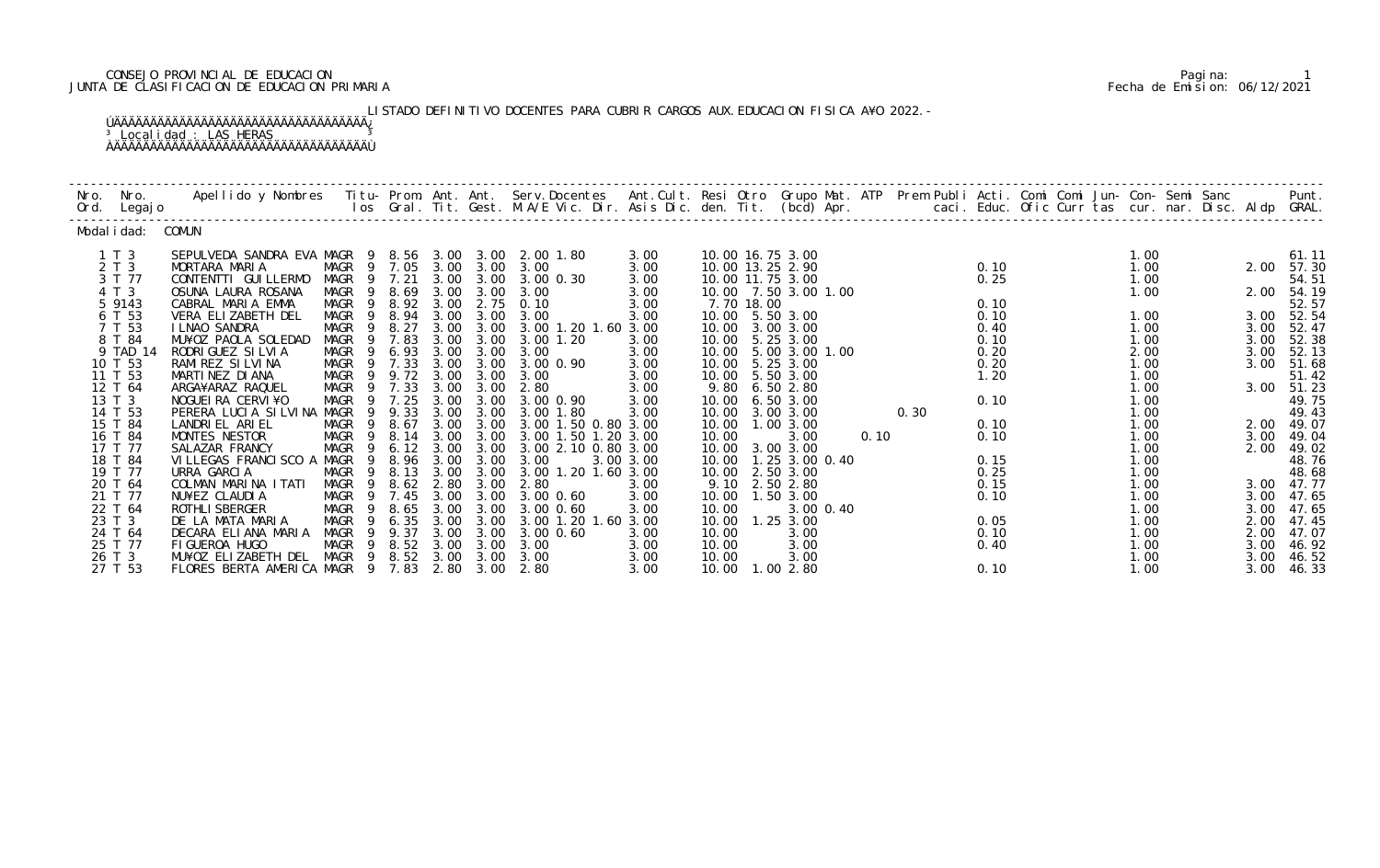# CONSEJO PROVINCIAL DE EDUCACION Pagina: 2 JUNTA DE CLASIFICACION DE EDUCACION PRIMARIA Fecha de Emision: 06/12/2021

LISTADO DEFINITIVO DOCENTES PARA CUBRIR CARGOS AUX. EDUCACION FISICA A¥O 2022. -

| Nro.<br>Ord. | Nro.<br>Legaj o | Apellido y Nombres  Titu- Prom. Ant. Ant. Serv.Docentes  Ant.Cult. Resi Otro Grupo Mat. ATP  Prem Publi Acti. Comi Comi Jun- Con- Semi Sanc        Punt.<br>Ios Gral. Tit. Gest. M.A/E Vic. Dir. Asis Dic. den. Tit. (bcd) Apr. |                        |                            |      |      |                   |                 |       |                   |      |      |      |          |      |      |            |
|--------------|-----------------|---------------------------------------------------------------------------------------------------------------------------------------------------------------------------------------------------------------------------------|------------------------|----------------------------|------|------|-------------------|-----------------|-------|-------------------|------|------|------|----------|------|------|------------|
|              | 28 T 64         | PONCE FLAVIA                                                                                                                                                                                                                    |                        | MAGR 9 7.61 3.00 3.00 3.00 |      |      |                   | 3.00            |       | 10.00  0.50  3.00 |      |      |      |          | 1.00 |      | 3.00 46.11 |
|              | 29 TAD 14       | VILTE HUGO ARMANDO                                                                                                                                                                                                              |                        | MAGR 9 6.85 3.00           |      |      | $3.00 \quad 3.00$ | 3.00            | 10.00 | 3.00              |      |      | 0.15 |          | 2.00 | 3.00 | 46.00      |
|              | 30 T 77         | MARI SCAL MARI ELA                                                                                                                                                                                                              |                        | MAGR 9 7.16 3.00           |      |      | 3.00 3.00 0.60    | 3.00            | 10.00 | 3.00              |      |      | 0.10 |          | 1.00 |      | 3.00 45.86 |
|              | 31 T 53         | CABRERA NI DI A ANA                                                                                                                                                                                                             |                        | MAGR 9 7.67                | 3.00 | 3.00 | 3.00              | 3.00            | 10.00 | 3.00              |      |      | 0.10 |          | 1.00 | 3.00 | 45.77      |
|              | 32 T 77         | CORDOBA FERNANDO                                                                                                                                                                                                                | MAGR                   | 9 7.74                     | 3.00 | 3.00 | 3.00              | 3.00            | 10.00 | 3.00              |      |      |      |          | 1.00 | 3.00 | 45.74      |
|              | 33 T 53         | BUSTAMANTE MARA                                                                                                                                                                                                                 | MEEF                   | 9 7.50                     | 3.00 | 3.00 | 3.00              | 3.00            | 10.00 | 3.00              |      |      | 0.05 |          | 1.00 | 3.00 | 45.55      |
|              | 34 T 53         | NAVARRO MARIA ISABEL                                                                                                                                                                                                            | MAGR                   | 9 8.49                     | 3.00 | 3.00 | 3.00              | 0.90            |       | 10.00  1.00  3.00 |      |      | 0.05 |          | 1.00 | 3.00 | 45.44      |
|              | 35 T 77         | RIOS MIRNA DEL                                                                                                                                                                                                                  | MAGR<br>- 9            | 6.20                       | 3.00 | 3.00 | 3.00              | 3.00            | 10.00 | 4.00 3.00         | 0.10 |      | 0.10 |          | 1.00 |      | 45.40      |
|              | 36 T 3          | ROCHA MARIA RAQUEL                                                                                                                                                                                                              | MAGR<br>- 9            | 6.91                       | 3.00 | 3.00 | 3.00              | 3.00            | 10.00 | 3.00              |      |      |      |          | 1.00 | 3.00 | 44.91      |
|              | 37 T 64         | ECHAZU LORENZA                                                                                                                                                                                                                  | MAGR<br>- 9            | $6.52 \quad 3.00$          |      | 3.00 | 2.40              | 3.00            |       | 8.40 3.00 2.40    |      |      | 0.10 |          | 1.00 | 3.00 | 44.82      |
|              | 38 T 53         | HERRERA MIRIAM                                                                                                                                                                                                                  |                        | MAGR 9 7.67                | 3.00 | 3.00 | 2.60              | 3.00 0.10       | 9.80  | 2.60              |      |      |      |          | 1.00 | 3.00 | 44.77      |
|              | 39 T 84         | CARDENAS EDGARDO                                                                                                                                                                                                                |                        | MAGR 9 7.03                | 3.00 | 3.00 | 2.60 0.60         | 2.40            | 10.00 | 3.00              |      |      |      | 0.101.00 |      | 3.00 | 44.73      |
|              | 40 T 64         | ANDRADE ZULMA                                                                                                                                                                                                                   | MAGR<br>$\overline{9}$ | 6.70                       | 3.00 | 3.00 | 3.00              | 3.00            | 10.00 | 3.00              |      |      |      |          | 1.00 |      | 3.00 44.70 |
|              | 41 T 64         | FERRARI CARLOS                                                                                                                                                                                                                  | MAGR<br>- 9            | 7.53                       | 3.00 | 3.00 | 3.00 0.60         | 3.00            |       | 10.00  1.50  3.00 |      |      |      |          | 1.00 |      | 44.63      |
|              | 42 7543         | AVILA MARIA VERONICA MEEF                                                                                                                                                                                                       |                        | 9 7.57                     | 3.00 | 3.00 | 2.80              | 3.00            | 10.00 | 2.80              |      |      | 0.35 |          |      |      | 3.00 44.52 |
|              | 43 T 3          | I VANOFF GUI NI N                                                                                                                                                                                                               | MAGR<br>- 9            | 7.85                       | 3.00 | 3.00 | 3.00              | 3.00 0.40 10.00 |       | 1.253.00          |      |      |      |          | 1.00 |      | 44.50      |
|              | 44 T 53         | NAVARRO VALERIA                                                                                                                                                                                                                 | MAGR<br>$\overline{9}$ | 9.14                       | 2.80 | 3.00 | 2.60              | 0.40            | 9.80  | 1.002.50          |      |      |      |          | 1.00 |      | 3.00 44.24 |
|              | 45 T 64         | FERNANDEZ JAVI ER                                                                                                                                                                                                               | MAGR<br>- 9            | 8.54                       | 3.00 | 3.00 | 3.00              | 3.00            | 10.00 | 3.00              |      | 0.10 | 0.25 |          | 1.00 |      | 43.89      |
|              | 46 5293         | DE LA VEGA CLAUDIA A MAGR                                                                                                                                                                                                       |                        | 8.37<br>$\overline{9}$     | 3.00 | 3.00 | 3.00              | 3.00            | 10.00 | 3.00              |      |      | 0.35 |          | 1.00 |      | 43.72      |
|              | 47 T 3          | MARCIAL SONIA                                                                                                                                                                                                                   | MAGR<br>- 9            | 8.27                       | 3.00 | 2.75 | 3.00              | 3.00            | 7.70  | 3.00              |      |      |      |          | 1.00 |      | 3.00 43.72 |
|              | 48 T 53         | CORTEZ ANGELICA                                                                                                                                                                                                                 | MAGR                   | 7.61                       | 3.00 | 3.00 | 3.00              | 3.00            |       | 10.00  1.00  3.00 |      |      | 0.10 |          | 1.00 |      | 43.71      |
|              | 49 T 3          | PE¥A EDGARDO ENRIQUE MEEF                                                                                                                                                                                                       |                        | 9 7.69                     | 3.00 | 3.00 | 3.00              | 1.00            | 10.00 | 3.00              |      |      |      |          | 1.00 |      | 3.00 43.69 |
|              | 50 T 3          | LATORRE ROXANA                                                                                                                                                                                                                  | MAGR                   | 9 7.76                     | 2.60 | 3.00 | 2.60              | 2.70            | 9.10  | 2.60 1.00         |      |      | 0.30 |          | 1.00 |      | 2.00 43.66 |
|              | 51 4908         | VALENZUELA DELIA                                                                                                                                                                                                                | <b>MAGR</b>            | 7.12<br>-9                 | 3.00 | 3.00 | 3.00              | 3.00            | 10.00 | 1.25 3.00         |      |      | 0.05 |          | 1.00 |      | 43.42      |
|              | 52 T 64         | ROJAS SONIA ANDREA                                                                                                                                                                                                              | MEEF                   | 8.07                       | 3.00 | 3.00 | 3.00              | 3.00            | 10.00 | 3.00              |      |      | 0.10 |          | 1.00 |      | 43.17      |
|              | 53 T 53         | ROMERO ADRIANA                                                                                                                                                                                                                  | MAGR<br>$\overline{9}$ | 6.51                       | 3.00 | 3.00 | 3.00              | 1.65            | 10.00 | 1.00 3.00         |      |      |      |          | 1.00 |      | 2.00 43.16 |
|              | 54 T 77         | ALACA ELSA                                                                                                                                                                                                                      | MAGR <sub>9</sub>      | 8.12                       | 2.80 | 3.00 | 2.60              | 1.70            | 9.10  | 2.60              |      |      | 0.10 |          | 1.00 |      | 3.00 43.02 |
|              | 55 T 64         | ABT SONIA NOEMI                                                                                                                                                                                                                 | MAGR 9                 | 5.87                       | 3.00 | 3.00 | 3.00              | 3.00            | 10.00 | 1.50 3.00         |      |      | 0.60 |          | 1.00 |      | 42.97      |
|              | 56 T 53         | FERNANDEZ RAQUEL                                                                                                                                                                                                                |                        | MAGR 9 8.30 3.00 3.00 3.00 |      |      |                   | 2.55            | 10.00 | 3.00              |      |      |      |          | 1.00 |      | 42.85      |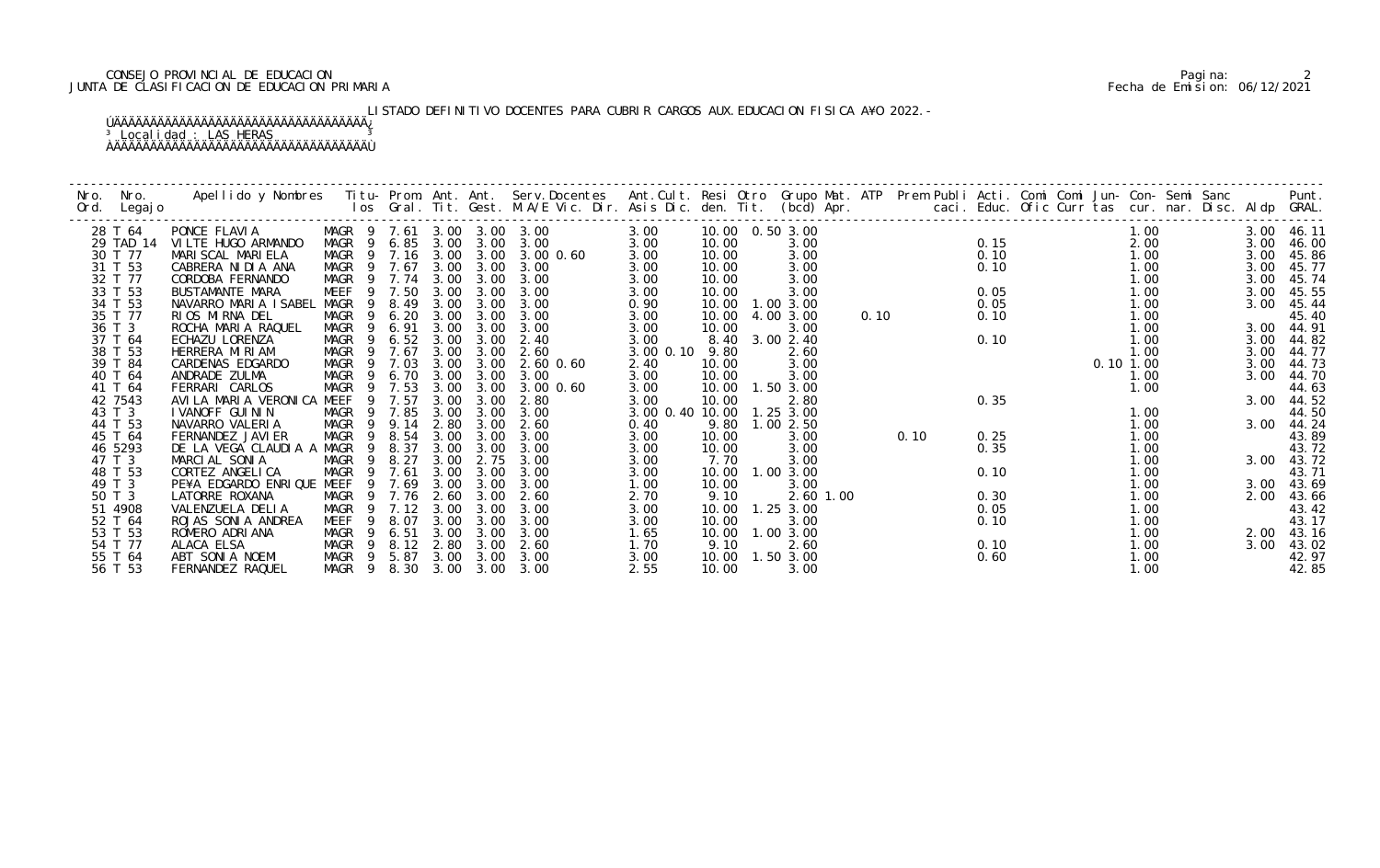# CONSEJO PROVINCIAL DE EDUCACION Pagina: 3 JUNTA DE CLASIFICACION DE EDUCACION PRIMARIA Fecha de Emision: 06/12/2021

LISTADO DEFINITIVO DOCENTES PARA CUBRIR CARGOS AUX. EDUCACION FISICA A¥O 2022. -

| Nro. | Nro.<br>Ord. Legajo | Apellido y Nombres - Titu- Prom. Ant. Ant. Serv.Docentes - Ant.Cult. Resi Otro- Grupo Mat. ATP - Prem Publi Acti. Comi Comi Jun- Con- Semi Sanc - - - Punt.<br>Ios Gral. Tit. Gest. M.A/E Vic. Dir. Asis Dic. den. Tit. (bcd) Apr |                            |        |      |           |      |      |                 |           |                |      |      |                |                                                     |  |            |                |
|------|---------------------|-----------------------------------------------------------------------------------------------------------------------------------------------------------------------------------------------------------------------------------|----------------------------|--------|------|-----------|------|------|-----------------|-----------|----------------|------|------|----------------|-----------------------------------------------------|--|------------|----------------|
|      | 57 T 53             | SUAREZ MARGARITA ANA MAGR 9 7.79 3.00 3.00 2.80                                                                                                                                                                                   |                            |        |      |           |      | 3.00 | 10.00           |           | 3.00           |      | 0.10 |                | 1.00                                                |  |            | 42.69          |
|      | 58 T 3              | FRANCES ALICIA                                                                                                                                                                                                                    | MAGR 9 8.02 3.00 3.00 3.00 |        |      |           |      | 2.65 | 10.00           |           | 3.00           |      |      | $0.05$<br>0.35 | 1.00                                                |  |            | 42.67          |
|      | 59 T 53             | LOPEZ GLORIA                                                                                                                                                                                                                      | MAGR 9 7.59 3.00           |        |      | 3.00      | 3.00 | 3.00 | 10.00           |           | 3.00           |      |      |                | $\begin{array}{c} 1.00 \\ 1.00 \\ 1.00 \end{array}$ |  |            | 42.64          |
|      | 60 5293             | DE LA VEGA CLAUDIA A MEEF 9 7.28                                                                                                                                                                                                  |                            |        |      | 3.00 3.00 | 3.00 | 3.00 | 10.00           |           | 3.00           |      |      |                |                                                     |  |            | 42.63          |
|      |                     | 61 T 64/77 SEPULVEDA JUAN                                                                                                                                                                                                         | MEEF                       | 9 6.85 | 1.80 | 2.25      | 1.60 | 2.85 | 10.00 2.50 1.60 |           |                |      | 0.10 |                |                                                     |  | 3.00 42.55 |                |
|      | 62 T 53             | ORTEGA FANNY DEL                                                                                                                                                                                                                  | MAGR 9 6.23 3.00           |        |      | 3.00      | 3.00 | 3.00 | 10.00           |           | 1.00 3.00 0.30 |      |      |                | 1.00                                                |  |            | 42.53          |
|      | 63 T 77             | OJEDA MARCELA                                                                                                                                                                                                                     | MAGR 9 7.25                |        | 3.00 | 3.00      | 3.00 | 2.85 | 10.00           |           | 3.00 0.40      |      |      |                | 1.00                                                |  |            | 42.50          |
|      | 64 T 3              | HERNANDEZ GRACI ELA                                                                                                                                                                                                               | MAGR 9 7.46 3.00           |        |      | 3.00      | 3.00 | 3.00 | 10.00           |           | 3.00           |      |      |                | 1.00                                                |  |            | 42.46          |
|      | 65 T 84             | TOLEDO ANALIA ESTHER MEEF                                                                                                                                                                                                         | - 9                        | 6.95   | 3.00 | 3.00      | 3.00 | 0.50 | 10.00           |           | 3.00           |      |      |                | 1.00                                                |  |            | 3.00 42.45     |
|      | 66 T 77             | RIOS DARDO ARIEL                                                                                                                                                                                                                  | MAGR 9 7.34                |        | 3.00 | 3.00      | 3.00 | 3.00 | 10.00           |           | 3.00           |      |      |                | 1.00                                                |  |            | 42.34          |
|      | 67 T 77             | EULA ROSANA MABEL                                                                                                                                                                                                                 | MAGR 9 7.11                |        | 3.00 | 3.00      | 3.00 | 3.00 | 10.00           |           | 3.00           |      | 0.05 |                | 1.00                                                |  |            | 42.16<br>41.99 |
|      | 68 T 77             | FIGUEROA ELIO                                                                                                                                                                                                                     | MAGR 9 6.44 3.00           |        |      | 3.00      | 3.00 | 3.00 | 10.00           |           | 3.00           | 0.10 | 0.45 |                | 1. 00<br>1. 00                                      |  |            |                |
|      | 69 T 77             | GOMEZ ALICIA RAQUEL                                                                                                                                                                                                               | MAGR 9 7.56                |        | 3.00 | 3.00      | 2.80 | 0.40 | 9.10            |           | 2.80           |      |      |                | 1.00                                                |  | 3.00 41.66 |                |
|      | 70 T 3              | GONZALEZ RAMONA                                                                                                                                                                                                                   | MAGR 9 8.78                |        | 3.00 | 3.00      | 3.00 | 0.80 | 10.00           |           | 3.00           |      |      |                | 1.00                                                |  |            | 41.58          |
|      | 71 7692             | LLERENA ALEJANDRA                                                                                                                                                                                                                 | MAGR 9 7.46                |        | 3.00 | 3.00      | 1.60 | 3.00 | 10.00 3.00 1.50 |           |                |      |      |                |                                                     |  |            | 41.56          |
|      | 72 T 3              | SORIA ROSA LEONOR                                                                                                                                                                                                                 | MEEF                       | 9 7.39 | 3.00 | 3.00      | 2.60 | 3.00 | 10.00           |           | 2.50           |      |      |                | 1.00                                                |  |            | 41.49          |
|      | 73 T 3              | MORENO PABLO GERMAN                                                                                                                                                                                                               | MAGR 9 6.53                |        | 2.60 | 2.75      | 2.40 | 0.75 | 8.40            | 2.50 2.40 |                |      | 0.10 |                | 1.00                                                |  |            | 3.00 41.43     |
|      | 74 T 3              | ARANDA CRISTIAN                                                                                                                                                                                                                   | MAGR                       | 9 8.03 | 3.00 | 3.00      | 2.60 | 0.25 | 9.10            |           | 2.30           |      |      |                | 1.00                                                |  | 3.00       | 41.28          |
|      | 75 T 64             | SANOGUERA JORGELINA MAGR 9 7.69                                                                                                                                                                                                   |                            |        | 1.40 | 1.75      | 1.40 | 3.00 | 4.90            |           | 6.50 1.40      |      |      |                | 1.00                                                |  | 3.00       | 41.04          |
|      | 76 T 53             | CORDOBA LAURA ANALIA MEEF                                                                                                                                                                                                         |                            | 9 8.18 | 3.00 | 3.00      | 1.80 | 2.60 | 8.40            |           | 1.80           |      | 0.10 |                | 1.00                                                |  |            | 2.00 40.88     |
|      | 77 T 77             | SALVA SONI A DALI LA                                                                                                                                                                                                              | MAGR                       | 9 8.25 | 3.00 | 3.00      | 2.60 | 2.10 | 9.10            |           | 2.60           |      | 0.05 |                | 1.00                                                |  |            | 40.70          |
|      | 78 T 77             | AVILA SONIA VERONICA MAGR                                                                                                                                                                                                         |                            | 9 8.18 | 3.00 | 3.00      | 2.40 | 0.30 | 9.10            |           | 2.40           |      | 0.10 |                | 1.00                                                |  |            | 2.00 40.48     |
|      | 79 T 3              | SANCHEZ GUSTAVO                                                                                                                                                                                                                   | MEEF                       | 9 7.75 | 3.00 | 3.00      | 2.40 | 2.70 | 7.70 1.50 2.40  |           |                |      |      |                | 1.00                                                |  |            | 40.45          |
|      | 80 T 3              | DI AZ NELIDA KARINA                                                                                                                                                                                                               | MAGR                       | 9 7.00 | 3.00 | 2.75      | 3.00 | 1.70 | 7.70            |           | 0.50 2.70      |      |      |                | 1.00                                                |  | 2.00       | 40.35          |
|      | 81 T 77             | LOPEZ CAMACHO SABINA MAGR                                                                                                                                                                                                         | - 9                        | 6. 84  | 3.00 | 3.00      | 3.00 | 1.50 | 10.00           |           | 3.00           |      |      |                | 1.00                                                |  |            | 40.34          |
|      | 82 T 77             | MAZA MARIA ALEJANDRA MAGR                                                                                                                                                                                                         |                            | 9 7.26 | 1.80 | 2.25      | 1.70 | 1.60 | 5.60 5.50 1.60  |           |                |      |      |                | 1.00                                                |  |            | 3.00 40.31     |
|      | 83 T 84             | QUI PI LDOR ALEXI S                                                                                                                                                                                                               | MAGR 9 8.54                |        | 1.60 | 2.00      | 1.60 | 0.90 | 10.00 1.00 1.60 |           |                |      |      |                | 1.00                                                |  | 3.00       | 40.24          |
|      | 84 T 77             | VAQUI NZAY MABEL                                                                                                                                                                                                                  | MEEF 9 7.00 3.00           |        |      | 3.00      | 2.80 | 1.55 | 10.00           |           | 2.80           |      |      |                | 1.00                                                |  |            | 40.15          |
|      | 85 T 77             | CROCCE BEATRIZ                                                                                                                                                                                                                    | MAGR 9 7.58 3.00 3.00 2.20 |        |      |           |      | 3.00 | 9.10            |           | 2.20           |      |      |                | 1.00                                                |  |            | 40.08          |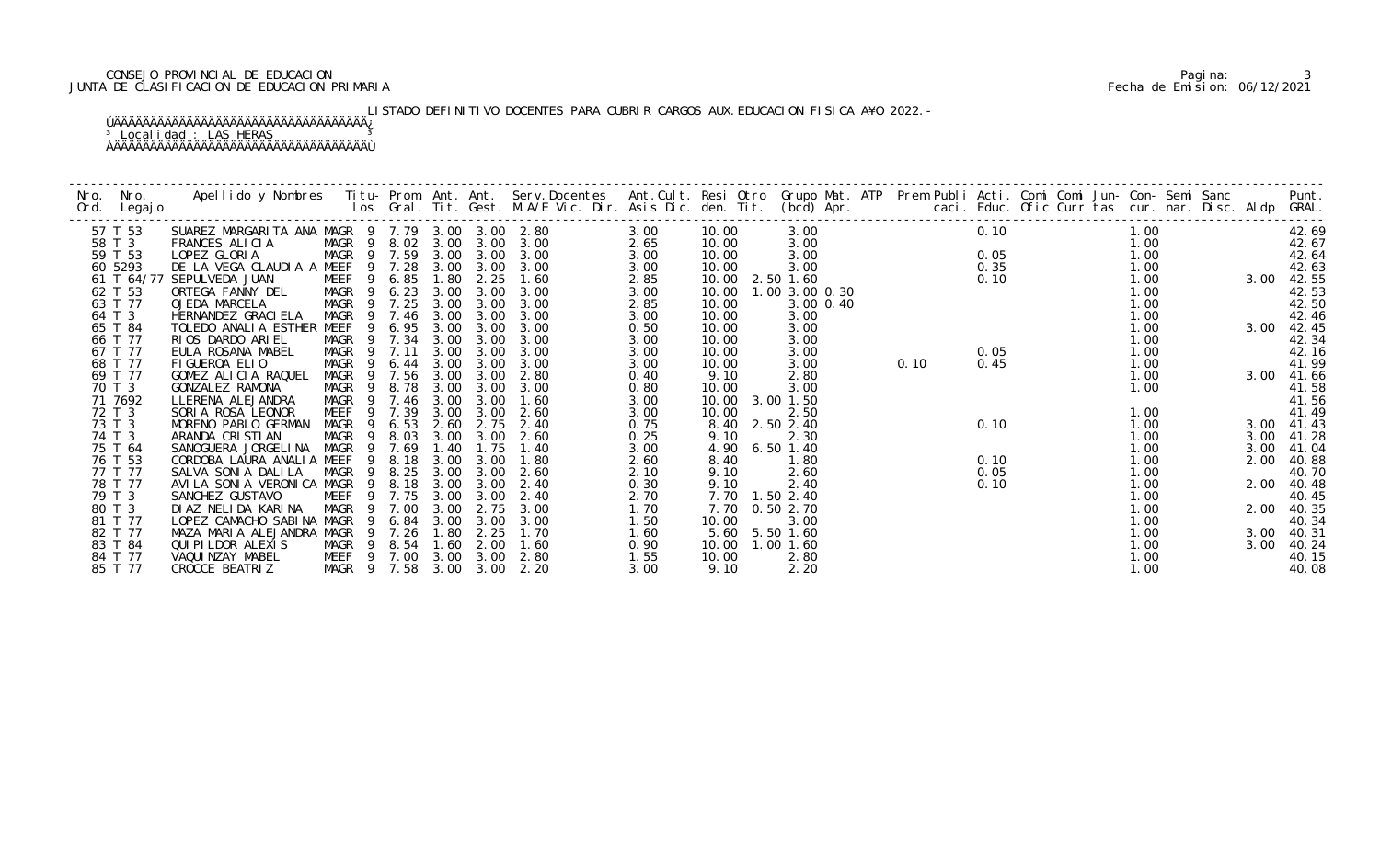# CONSEJO PROVINCIAL DE EDUCACION Pagina: 4 JUNTA DE CLASIFICACION DE EDUCACION PRIMARIA Fecha de Emision: 06/12/2021

LISTADO DEFINITIVO DOCENTES PARA CUBRIR CARGOS AUX. EDUCACION FISICA A¥O 2022. -

| Nro.<br>Ord. | Nro.<br>Legaj o | Apellido y Nombres  Titu- Prom. Ant. Ant. Serv.Docentes  Ant.Cult. Resi Otro Grupo Mat. ATP Prem Publi Acti. Comi Comi Jun- Con- Semi Sanc         Punt.<br>Ios Gral. Tit. Gest. M.A/E Vic. Dir. Asis Dic. den. Tit. (bcd) Apr. |                                 |                |        |             |      |              |      |       |                |  |      |      |      |      |                |
|--------------|-----------------|---------------------------------------------------------------------------------------------------------------------------------------------------------------------------------------------------------------------------------|---------------------------------|----------------|--------|-------------|------|--------------|------|-------|----------------|--|------|------|------|------|----------------|
|              | 86 T 64         | AGUERO MARINA LORENA MAGR 9 5.86 2.80 3.00 2.60                                                                                                                                                                                 |                                 |                |        |             |      |              | 1.00 | 9.10  | 2.60           |  | 0.10 |      | 1.00 |      | 3.00 40.06     |
|              | 87 T 53         | SI LGUEI RA CARMEN                                                                                                                                                                                                              | MAGR 9 7.83 3.00                |                |        |             |      | 2.75 3.00    | 3.00 | 7.00  | 3.00           |  |      |      | 1.00 |      | 39.68          |
|              | 88 T 64         | QUI LPI DOR FERNANDO                                                                                                                                                                                                            | MAGR 9 6.82 2.80                |                |        |             | 3.00 | 2.60         | 0.70 | 9.10  | 2.60           |  |      | 0.10 | 1.00 |      | 2.00 39.62     |
|              | 89 T 53         | SILVERA CINTIA                                                                                                                                                                                                                  | MAGR 9 8.69                     |                |        | 3.00        | 1.75 | 1.50         | 3.00 | 4.90  | 5.25 1.40      |  |      |      | 1.00 |      | 39.49          |
|              | 90 T 84         | ALVAREZ GAI TAN                                                                                                                                                                                                                 | MAGR                            |                |        | 9 6.70 3.00 | 2.25 | 2.60         | 3.00 | 6.30  | 2.20           |  |      |      | 1.00 |      | 3.00 39.05     |
|              | 91 T 53         | MI RANDA FLORENTI NA                                                                                                                                                                                                            | MAGR                            | - 9            | 8.74   | 3.00        | 2.50 | 2.60         | 2.90 | 7.00  | 2.30           |  |      |      | 1.00 |      | 39.04          |
|              | 92 T 64         | PALMAS RAMON PAULINO MEEF                                                                                                                                                                                                       |                                 | -9             | 6.99   | 3.00        | 2.75 | 2.20         | 0.85 |       | 7.70 3.00 2.20 |  | 0.25 |      | 1.00 |      | 38.94          |
|              | 93 T 77         | ZAYA MARIA LAURA                                                                                                                                                                                                                | <b>MEEF</b>                     |                | 9 7.71 | 2.60        | 2.50 | 1.80         | 2.40 |       | 6.30 1.75 1.80 |  |      |      | 1.00 |      | 2.00 38.86     |
|              | 94 4617         | BORDON CAROLINA                                                                                                                                                                                                                 | MAGR                            | - 9            | 7.25   | 3.00        | 3.00 | 1.80         | 3.00 | 10.00 | 1.80           |  |      |      |      |      | 38.85          |
|              | 95 T 84         | MORELLI YOLANDA                                                                                                                                                                                                                 | MAGR                            |                | 7.26   | 3.00        | 2.25 | 2.20         | 1.20 | 6.30  | 1.002.50       |  |      |      | 1.00 | 3.00 | 38.71          |
|              | 96 T 64         | PALMAS RAMON PAULINO                                                                                                                                                                                                            | MAGR                            | - 9            | 6.74   | 3.00        | 2.75 | 2.20         | 0.85 | 7.70  | 3.00 2.20      |  | 0.25 |      | 1.00 |      | 38.69          |
|              | 97 T 3          | CRUZ MARGARI TA                                                                                                                                                                                                                 | MAGR                            | $\overline{9}$ | 8.10   | 3.00        | 2.50 | 1.70         | 3.00 | 5.60  | $1.00$ $1.60$  |  |      |      | 1.00 |      | 2.00 38.50     |
|              | 98 T 84         | CARRASCO CLAUDIA                                                                                                                                                                                                                | MAGR                            | - 9            | 7.88   | 1.60        | 2.00 | 1.70         | 1.05 | 5.60  | 4.00 1.60      |  |      |      | 1.00 | 3.00 | 38.43          |
|              | 99 T 84         | ARELLANO GABRI ELA                                                                                                                                                                                                              | MAGR                            |                | 7.69   | 2.60        | 3.00 | 2.60         | 0.80 | 9.10  | 2.60           |  |      |      | 1.00 |      | 38.39          |
|              | 100 T 84        | RIBOLDI SILVIA                                                                                                                                                                                                                  | MAGR 9 7.31                     |                |        | 3.00        | 3.00 | 2.40         | 0.95 | 9.10  | 2.40           |  | 0.10 |      | 1.00 |      | 38.26          |
|              | 101 T 77        | SARAVIA MARIO                                                                                                                                                                                                                   | MAGR                            |                | 9 7.49 | 3.00        | 3.00 | 2.60         | 0.35 | 9.10  | 2.60           |  |      |      | 1.00 |      | 38.14          |
|              | 102 T 84        | GONZALEZ ADRIANA                                                                                                                                                                                                                | MAGR                            | - 9            | 7.52   | 3.00        | 2.25 | 1.90         | 3.00 | 7.00  | 1.50 1.80      |  |      |      | 1.00 |      | 37.97          |
|              | 103 T 53        | DIAZ WALTER CESAR                                                                                                                                                                                                               | MAGR                            |                | 6.63   | 3.00        | 2.00 | 2.80         | 2.10 | 5.60  | 0.502.20       |  |      |      | 1.00 | 3.00 | 37.83          |
|              | 104 T 53        | SALVANI MI GUELA                                                                                                                                                                                                                | MAGR                            | - 9            | 6.64   | 3.00        | 3.00 | 3.00         |      | 9.10  | 3.00           |  |      |      | 1.00 |      | 37.74          |
|              | 105 T 53        | BRUNA FERNANDEZ RAUL                                                                                                                                                                                                            | MAGR                            | - 9            | 6.25   | 2.80        | 3.00 | 2.20         | 1.15 | 10.00 | 2.20           |  | 0.10 |      | 1.00 |      | 37.70          |
|              | 106 T 53        | ARELLANO MARIA                                                                                                                                                                                                                  | MAGR                            | $\overline{9}$ | 7.10   | 2.80        | 3.00 | 2.60         | 0.15 | 9.10  | 2.60           |  |      |      | 1.00 |      | 37.35          |
| 107 T 3      |                 | <b>QUINTEROS LUIS</b>                                                                                                                                                                                                           | MEEF                            |                | 7.43   | 2.60        | 3.00 | 2.20         | 2.00 | 7.70  | 2.20           |  | 0.05 |      | 1.00 |      | 37.18          |
|              | 108 T 64        | SI LVA VI CENTA                                                                                                                                                                                                                 | MAGR 9 7.45                     |                |        | 3.00        | 2.75 | 2.40         | 0.25 | 8.40  | 2.40           |  |      |      | 1.00 |      | 36.65          |
|              | 109 T 84        | AYALA ROXANA                                                                                                                                                                                                                    | MAGR                            |                | 9 7.70 | 2.20        | 2.50 | 2.10         |      | 7.00  | 2.00           |  |      |      | 1.00 | 3.00 | 36.50          |
|              | 110 9985        | BULACIO CRISTIAN                                                                                                                                                                                                                | MEEF                            | -9             | 7.40   | 1.80        | 2.25 | 2.00         | 2.40 | 6.30  | 2.00           |  |      |      |      | 3.00 | 36.15          |
|              | 111 T 53        | CAFFERATA NORMA                                                                                                                                                                                                                 | MEEF                            |                | 6.77   | 3.00        | 2.75 | 2.00         | 0.45 | 7.00  | 2.00           |  | 0.10 |      | 1.00 | 2.00 | 36.07          |
|              | 112 10913       | GARCIA ELIANA BELEN                                                                                                                                                                                                             | MAGR                            |                | 9 7.23 | 1.60        | 1.75 | 1.40         | 1.60 | 4.20  | 7.50 1.40      |  | 0.20 |      |      |      | 35.88          |
|              | 113 11316       | <b>GUTI ERREZ LAURA</b>                                                                                                                                                                                                         | MAGR 9 7.93 1.40<br>MAGR 9 7.01 |                |        |             | 1.50 | 1.20<br>2.20 | 2.90 | 7.70  | 4.20 3.50 1.20 |  |      |      |      | 3.00 | 35.83<br>35.76 |
|              | 114 T 77        | PASTOR JUAREZ YNES                                                                                                                                                                                                              |                                 |                |        | 3.00        | 2.75 |              | 0.60 |       | 2.20           |  | 0.30 |      | 1.00 |      |                |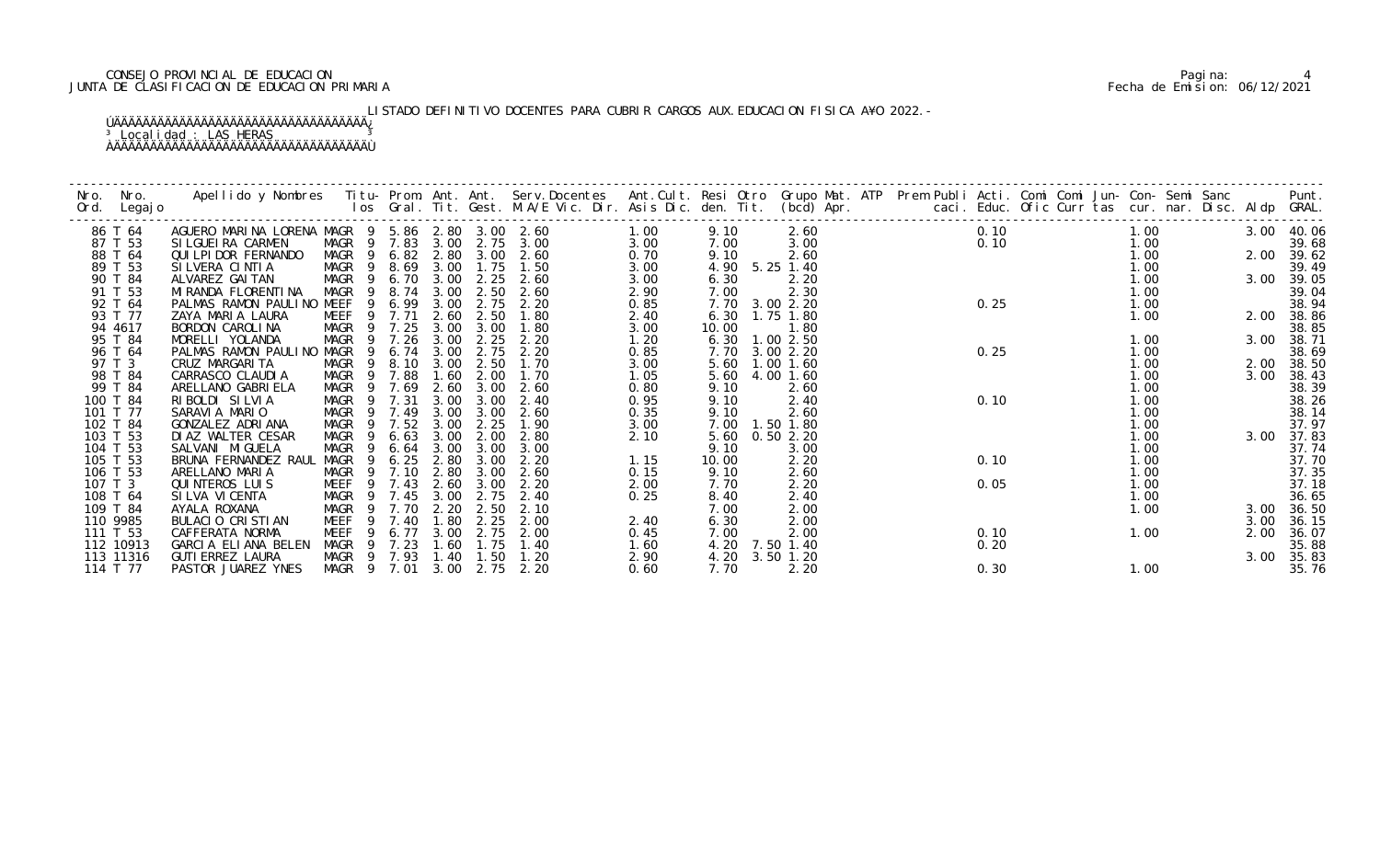# CONSEJO PROVINCIAL DE EDUCACION Pagina: 5 JUNTA DE CLASIFICACION DE EDUCACION PRIMARIA Fecha de Emision: 06/12/2021

LISTADO DEFINITIVO DOCENTES PARA CUBRIR CARGOS AUX. EDUCACION FISICA A¥O 2022. -

| 115 T 84              | CONDORI VIOLETA                                  |             |     |                       |              |              | MEEF 9 7.74 1.20 1.50 0.60 | 1.85         | 10.00             | 0.60                   |  |             |  | 1.00 |      |      | 2.00 35.49     |
|-----------------------|--------------------------------------------------|-------------|-----|-----------------------|--------------|--------------|----------------------------|--------------|-------------------|------------------------|--|-------------|--|------|------|------|----------------|
| 116 12211             | BARROS VELAZQUEZ                                 |             |     |                       |              |              | MAGR 9 7.70 3.00 0.75 1.80 | 3.00         | 9.10              | 0.90                   |  |             |  |      |      |      | 35.25          |
| 117 T 84              | CRUZ NELIDA TERESA                               |             |     |                       |              |              | MAGR 9 7.94 2.40 1.75 1.60 | 2.95         |                   | 4.90 2.00 1.60         |  |             |  | 1.00 |      |      | 35.14          |
| 118 T 84              | SALTO HUGO MARTIN                                |             |     | MAGR 9 8.83           |              |              | 1.40 1.75 1.60             | 1.00         | 4.90              | 4.00 1.60              |  |             |  | 1.00 |      |      | 35.08          |
| 119 T 84              | MEDINA MARCELA ERICA MAGR 9 5.23                 |             |     |                       | 2.80         | 2.25         | 2.40                       | 3.00         |                   | 6.30 1.00 2.10         |  |             |  | 1.00 |      |      | 35.08          |
| 120 11249             | DIAZ MARIA ROSA                                  |             |     | MAGR 9 7.60 3.00      |              |              | $1.50 \quad 3.00$          | 3.00         |                   | 4.20 1.50 2.20         |  |             |  |      |      |      | 35.00          |
| 121 11899             | BERNARDIS ENZO                                   |             |     | MAGR 9 7.68 2.20      |              | 1.00         | 0.80                       | 3.00         | 2.80              | 4.50 0.80              |  |             |  |      |      |      | 3.00 34.78     |
| 122 11242             | DEAK SESMA ANAHI                                 |             |     | MAGR 9 8.77 1.20 1.50 |              |              | 1.00                       | 1.85         | 4.20              | 3.00 1.00              |  |             |  |      |      |      | 3.00 34.52     |
| 123 10622             | SAULUK JOHANA PAOLA                              | MAGR 9      |     | 8.18                  | 1.40         | 1.75         | 1.40                       | 0.95         | 4.90              | 2.50 1.40              |  |             |  |      |      | 3.00 | 34.48          |
| 124 T 3               | BARRERA MAYRA                                    | MAGR 9 7.71 |     |                       | 1.80         | 2.00         | 1.60                       | 0.55         | 5.60              | 1.50 1.60              |  |             |  | 1.00 |      | 2.00 | 34.36          |
| 125 T 77              | YAPURA FABIAN                                    |             |     | MEEF 9 7.16 1.20      |              | 1.50         | 1.30                       | 0.30         | 10.00  1.50  1.20 |                        |  |             |  | 1.00 |      |      | 34.16          |
| 126 9790              | FALCON ROA LUCIA                                 | <b>MEEF</b> |     | 9 7.48                | 2.60         | 3.00         | 2.40                       | 1.35         | 6.30              | 2.00                   |  |             |  |      |      |      | 34.13          |
| 127 11495             | SALAZAR YANINA JAEL                              |             |     | MAGR 9 8.56           | 1.00         | 1.25         | 1.00                       | 2.30         |                   | 3.50 4.50 1.00         |  |             |  |      |      | 2.00 | 34.11          |
| 128 11576             | GOMEZ ORTI ELLI                                  | MAGR        |     | 9 8.25                | 1.20         | 1.25         | 1.00                       | 0.80         | 3.50              | 6.001.00               |  |             |  |      |      | 2.00 | 34.00          |
| 129 9593              | SOSA MARIA JOSE                                  | <b>MEEF</b> |     | 9 6.58                | 2.00         | 2.25         | 1.40                       | 1.30         | 10.00             | 1.40                   |  |             |  |      |      |      | 33.93          |
| 130 9490              | LEON EUGENIA FABIANA MAGR                        |             | - 9 | 8.23                  | 3.00         | 2.75         | 0.60                       | 0.30         | 6.30              | 3.00 0.60              |  |             |  |      |      |      | 33.78          |
| 131 T 34              | DELGADO IRMA DEL                                 | MAGR        |     | 9 7.53                | 3.00         | 3.00         | 1.80                       | 1.35         | 6.30              | 1.80                   |  | $0.15$ 0.35 |  | 1.00 | 1.50 |      | 33.78          |
| 132 T 84<br>133 11322 | MAZA FRANCO OMAR<br>BRITO MARCELA                | MAGR 9 8.61 |     | MEEF 9 6.16           | 1.60<br>1.80 | 2.00<br>1.25 | 1.80<br>1.20               | 0.25         | 10.00             | 1.80<br>4.20 1.00 1.20 |  |             |  | 1.00 |      | 3.00 | 33.61<br>33.31 |
| 134 11720             | BORDON CRISTIAN                                  | MEEF        |     | 9 7.88                | 1.00         | 1.00         | 0.60                       | 2.05<br>0.40 | 10.00             | 0.40                   |  |             |  |      |      | 3.00 | 33.28          |
| 135 11738             | ROMERO VERONICA                                  |             |     | MAGR 9 7.73           | 2.00         | 1.25         | 1.00                       | 2.45         |                   | 2.80 3.00 1.00         |  |             |  |      |      | 3.00 | 33.23          |
| 136 10240             | VI LLAGRA DORKA                                  |             |     | MEEF 9 7.49           | 1.60         | 2.00         |                            | 3.00         | 10.00             |                        |  | 0.05        |  |      |      |      | 33.14          |
| 137 9861              | MARTINEZ YENY                                    | MAGR        | - 9 | 8.80                  | 3.00         | 2.00         | 3.00                       | 3.00         | 4.20              |                        |  |             |  |      |      |      | 33.00          |
| 138 T 53              | COLMAN ADRIANA                                   | MAGR        | - 9 | 8.62                  | 3.00         | 1.75         | 1.20                       | 3.00         | 4.20              | 1.20                   |  |             |  | 1.00 |      |      | 32.97          |
| 139 T 77              | GALDAMES CAROLINA                                | MAGR        | - 9 | 8.07                  | 2.00         | 1.75         | 1.40                       | 0.75         |                   | 4.90 2.25 1.40         |  |             |  | 1.00 |      |      | 32.52          |
| 140 12230             | MORALES NANCY NOEMI                              |             |     | MAGR 9 7.22           | 3.00         |              | $0.75$ 0.50                | 0.70         |                   | 4.90 3.00 0.40         |  |             |  |      |      | 3.00 | 32.47          |
| 141 12020             | AREVALO DAI ANA BELEN MAGR 9 7.60 0.60 0.75 0.60 |             |     |                       |              |              |                            | 1.45         | 10.00 1.50 0.60   |                        |  |             |  |      |      |      | 32.10          |
| 142 11882             | ZACZEK NADIA SUSANA                              |             |     | MAGR 9 7.91           | 0.80         |              | 0.75 0.80                  |              |                   | 2.80 6.00 0.80         |  |             |  |      |      |      | 3.00 31.86     |
| 143 8329              | AGUI LAR MAXI MI LI ANO MEEF 9 6.66 2.60 2.75    |             |     |                       |              |              |                            | 0.40         | 10.00             |                        |  | 0.15        |  |      |      |      | 31.56          |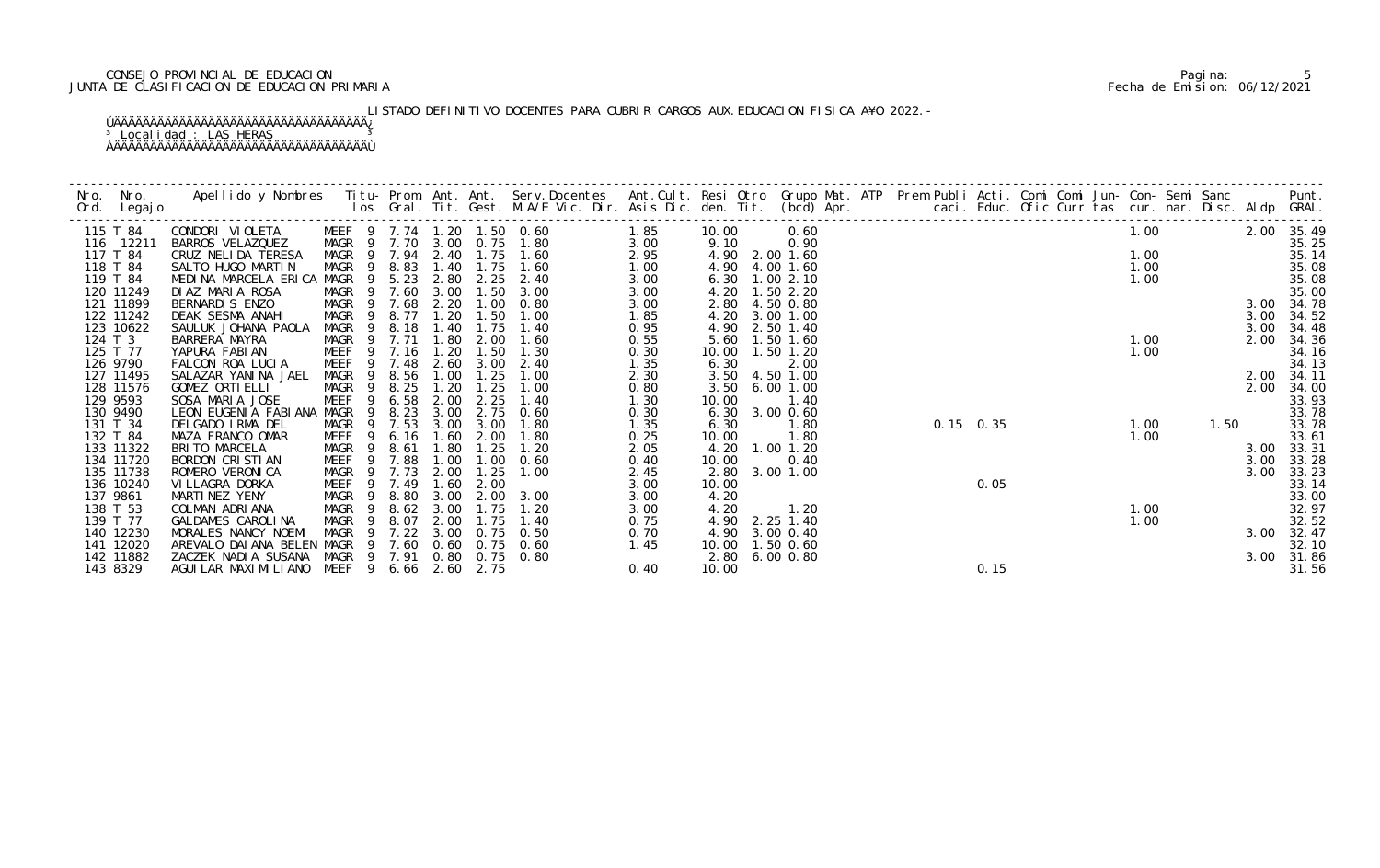# CONSEJO PROVINCIAL DE EDUCACION Pagina: 6 JUNTA DE CLASIFICACION DE EDUCACION PRIMARIA Fecha de Emision: 06/12/2021

LISTADO DEFINITIVO DOCENTES PARA CUBRIR CARGOS AUX. EDUCACION FISICA A¥O 2022.-

| Nro. | Nro. In the New York of the New York of the United States and the United States of the New York of the New Yor<br>Ord. Legajo | Apellido y Nombres Iitu-Prom. Ant. Ant. Serv.Docentes Ant.Cult. Resi Otro Grupo Mat. ATP Prem Publi Acti. Comi Comi Jun-Con-Semi Sanc Punt.<br>Ios Gral. Tit. Gest. M.A/E Vic. Dir. Asis Dic. den. Tit. (bcd) Apr. |                          |                |                |              |              |               |              |               |           |                                  |  |      |      |  |      |      |                     |
|------|-------------------------------------------------------------------------------------------------------------------------------|--------------------------------------------------------------------------------------------------------------------------------------------------------------------------------------------------------------------|--------------------------|----------------|----------------|--------------|--------------|---------------|--------------|---------------|-----------|----------------------------------|--|------|------|--|------|------|---------------------|
|      | 144 11055<br>145 10920                                                                                                        | SANTILLAN RODRIGO MAGR 9 6.26 1.40 1.50 1.20<br>RAMIREZ RAMON OSCAR MEEF 9 7.29 3.00 1.75 0.80                                                                                                                     |                          |                |                |              |              |               | 0.60<br>3.00 |               |           | 4.20 3.00 1.20<br>4.20 1.75 0.40 |  | 0.15 |      |  |      |      | 3.00 31.36          |
|      | 146 11469                                                                                                                     | MENDOZA SABRINA                                                                                                                                                                                                    | MEEF 9 7.55              |                |                | 1.00         |              | $1.25$ $1.00$ | 0.35         | 10.00         |           | 1.00                             |  |      |      |  |      |      | 31.34<br>31.15      |
|      | 147 11600                                                                                                                     | LAGUNA NORMA YANEL                                                                                                                                                                                                 | MAGR 9 7.60              |                |                | 1.20         | 1.25         | 1.00          |              |               |           | 3.50 6.50 1.00                   |  |      |      |  |      |      | 31.05               |
|      | 148 10981                                                                                                                     | PATAGUA SI LVI NA                                                                                                                                                                                                  | MAGR 9 8.81              |                |                | 1.20         |              | $1.50$ $1.10$ | 0.70         | 4.20          |           | 1.00                             |  |      |      |  |      |      | 3.00 30.51          |
|      | 149 11587                                                                                                                     | MANCILLA ARIEL                                                                                                                                                                                                     | MEEF                     |                | 9 7.23         | 1.00         | 1.25         | 1.00          |              | 10.00         |           | 1.00                             |  |      |      |  |      |      | 30.48               |
|      | 150 T 77                                                                                                                      | GONZALEZ GABRIELA                                                                                                                                                                                                  | MAGR 9 7.17              |                |                | 3.00         | 2.00         | 1.20          | 1.55         | 4.20          |           | 1.20                             |  |      |      |  | 1.00 |      | 30.32               |
|      | 151 11006                                                                                                                     | LI ENDO FLORENCIA                                                                                                                                                                                                  | MAGR 9 8.68              |                |                | 1.20         | 1.50         | 1.30          | 0.20         | 4.20          |           | 1.20                             |  |      |      |  |      |      | 3.00 30.28          |
|      | 152 11332<br>153 11480                                                                                                        | PEREYRA MATHI AS<br>GOI TEA JOSEFA ANAHI                                                                                                                                                                           | MAGR 9 7.12 1.20<br>MAGR | $\overline{9}$ | 7.65           |              | 1.25<br>1.25 | 0. 90<br>1.10 | 1.70         | 4.20          |           | 4.20 4.00 0.80<br>1.00           |  |      |      |  |      |      | 30.17               |
|      | 154 T 84                                                                                                                      | GUEVARA CRISTINA                                                                                                                                                                                                   | MAGR 9                   |                | 6.46           | 1.40<br>3.00 | 1.50         | 1. 20         | 1.30         | 3.50          |           | 1.20                             |  |      |      |  | 1.00 | 3.00 | 3.00 29.90<br>29.86 |
|      | 155 11633                                                                                                                     | CARPIO FATIMA                                                                                                                                                                                                      | MAGR                     |                | 9 7.65         | 1.20         | 1.25         | 1.00          | 1.05         | 3.50          |           | 3.50 1.00                        |  |      | 0.25 |  |      |      | 29.40               |
|      | 156 12090                                                                                                                     | AVALOS PAOLA ROMINA                                                                                                                                                                                                | MAGR                     |                | 9 7.64         | 0.60         | 0.75         | 0.60          | 1.10         | 2.10          |           | 4.00 0.60                        |  |      |      |  |      |      | 3.00 29.39          |
|      | 157 10386                                                                                                                     | ESCUDERO MARIELA DEL MAGR                                                                                                                                                                                          |                          | $\overline{9}$ | 6.02           | 3.00         | 1.50         | 1.00          | 0.75         | 2.10          |           | 3.00 0.80                        |  |      |      |  |      |      | 2.00 29.17          |
|      | 158 11935                                                                                                                     | HERMOSILLA IVAN                                                                                                                                                                                                    | MAGR                     | $\overline{9}$ | 8.25           | 0.80         | 1.00         | 0.70          | 0.20         | 2.10          |           | 3.50 0.60                        |  |      |      |  |      | 3.00 | 29.15               |
|      | 159 12442                                                                                                                     | ALFARO SILVANA                                                                                                                                                                                                     | MAGR                     |                | 9 8.54         | 0.40         | 0. 50        | 0.30          | 2.95         |               |           | 0.70 4.50 0.20                   |  |      |      |  |      |      | 2.00 29.09          |
|      | 160 11751                                                                                                                     | VERA ARACELI PAOLA                                                                                                                                                                                                 | MAGR 9 7.56              |                |                | 1.00         | 1.25         | 1.00          |              |               |           | 3.50 2.50 1.00                   |  |      |      |  |      | 2.00 | 28.81               |
|      | 161 10907                                                                                                                     | GRANA NATALIA                                                                                                                                                                                                      | <b>MEEF</b>              | - 9            | 8.13           | 1.20         | 1.50         | 1.40          | 0.35         |               |           | 4.90 1.00 1.20                   |  |      |      |  |      |      | 28.68               |
|      | 162 11133                                                                                                                     | ZUMBAYA ALDO                                                                                                                                                                                                       | MEEF                     | -9             | 6.50           | 1.80         | 1.50         | 1.20          | 3.00         | 4.20          |           | 1.20                             |  |      | 0.10 |  |      |      | 28.50               |
|      | 163 12052<br>164 9148                                                                                                         | FERNANDEZ MACARENA<br>ABALOS DARIO EDUARDO MAGR                                                                                                                                                                    | MEEF <sub>9</sub>        |                | 8.00<br>9 7.44 | 0.60<br>3.00 | 0.75<br>2.75 | 0.60          | 0.15         | 10.00<br>2.10 |           | 0.40                             |  |      |      |  |      |      | 28.50<br>3.00 28.29 |
|      | 165 10345                                                                                                                     | AGUALE YANINA INES                                                                                                                                                                                                 | MEEF                     | - 9            | 8.68           | 1.40         | 1.75         | 0.30          | 1.30         | 5.60          |           | 0.20                             |  |      |      |  |      |      | 28.23               |
|      | 166 9998                                                                                                                      | POZZO WALTER GASTON                                                                                                                                                                                                | MAGR                     | - 9            | 6.73           | 3.00         | 2.00         | 2.00          | 0.40         | 3.50          |           | 1.50                             |  |      |      |  |      |      | 28.13               |
|      | 167 12269                                                                                                                     | BARRENECHEA FOURNAU                                                                                                                                                                                                | MAGR                     | - 9            | 7.36           | 0.40         | 0. 50        | 0.40          |              | 10.00         |           | 0.30                             |  |      |      |  |      |      | 27.96               |
|      | 168 10777                                                                                                                     | TORREZ FRANCO ALAN                                                                                                                                                                                                 | MEEF                     | -9             | 7.68           | 1.40         | 1.75         |               | 3.00         |               | 3.50 1.50 |                                  |  |      |      |  |      |      | 27.83               |
|      | 169 10880                                                                                                                     | BOGACH CELMAN DAMIAN MAGR                                                                                                                                                                                          |                          | 9              | 7. 26          | 1. 20        | 1.25         | 1.20          | 0.15         | 3.50          |           | 1.20                             |  |      |      |  |      |      | 3.00 27.76          |
|      | 170 12365                                                                                                                     | VASQUEZ HERMOSI LLAN                                                                                                                                                                                               | MEEF                     | 9              | 6.84           | 1.40         | 0. 25        |               | 0.25         | 10.00         |           |                                  |  |      |      |  |      |      | 27.74               |
|      | 171 12397                                                                                                                     | GONZALEZ PAUL                                                                                                                                                                                                      | MEEF 9 7.19 1.20 0.25    |                |                |              |              |               |              | 10.00         |           |                                  |  |      |      |  |      |      | 27.64               |
|      | 172 11496                                                                                                                     | GALARZA LEANDRO                                                                                                                                                                                                    | MAGR 9 7.90              |                |                |              | 1.40 1.25    | 1.00          | 0.85         |               |           | 3.50 1.50 1.00                   |  |      | 0.10 |  |      |      | 27.50               |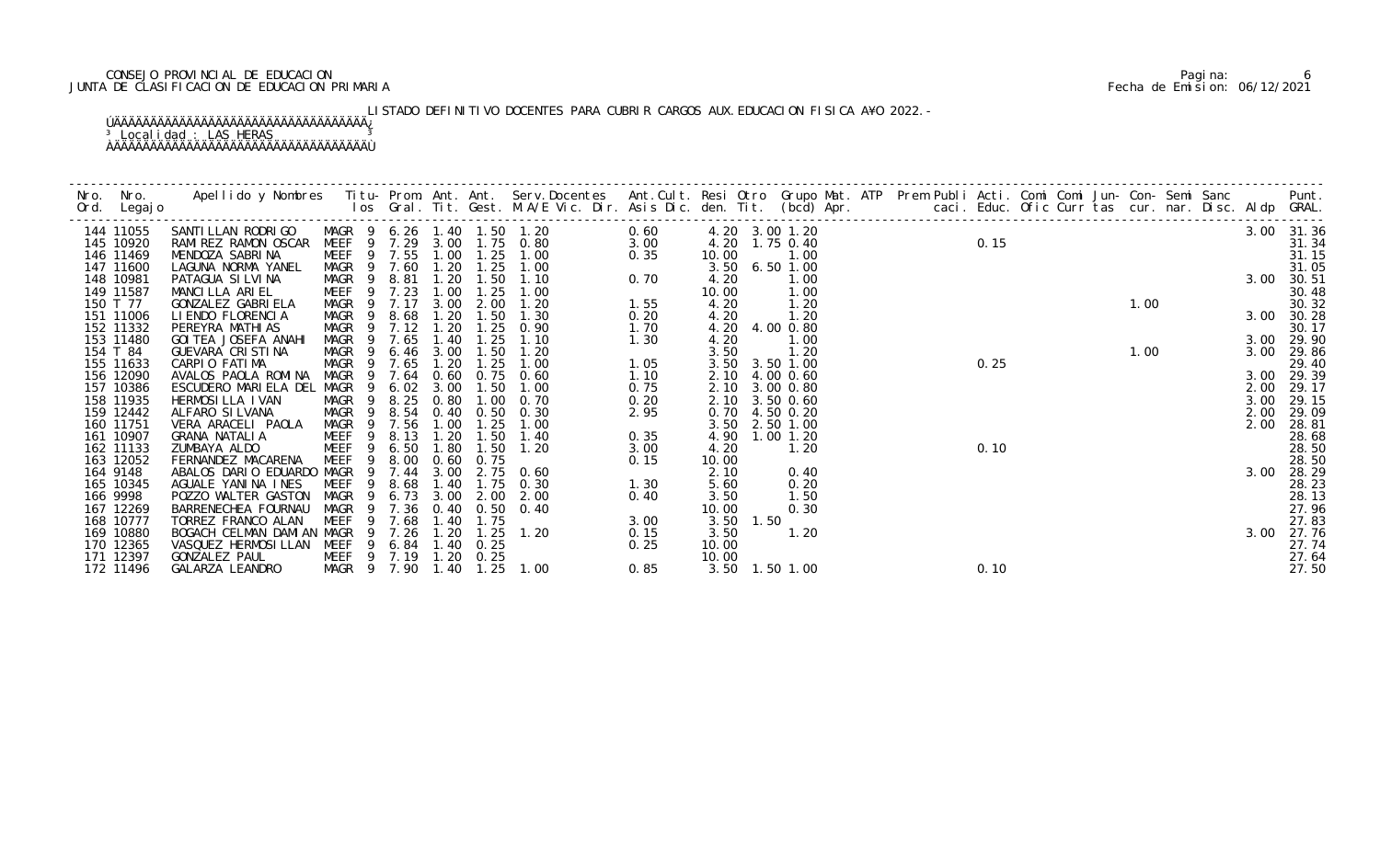# CONSEJO PROVINCIAL DE EDUCACION Pagina: 7 JUNTA DE CLASIFICACION DE EDUCACION PRIMARIA Fecha de Emision: 06/12/2021

LISTADO DEFINITIVO DOCENTES PARA CUBRIR CARGOS AUX. EDUCACION FISICA A¥O 2022. -

| 173 11369 | ROMERO GABRIELA MAGR 9 7.50 1.20 1.25 1.20 0.85<br>VARGAS MELISA MEEF 9 8.09 1.20 1.50 1.20 1.05                                                                                                                                           |                                                          |     |        |             |      |                                                               |              |      |             | 3.50 1.50 1.20 |  | 0.10 |  |  |  |      | 27.20      |
|-----------|--------------------------------------------------------------------------------------------------------------------------------------------------------------------------------------------------------------------------------------------|----------------------------------------------------------|-----|--------|-------------|------|---------------------------------------------------------------|--------------|------|-------------|----------------|--|------|--|--|--|------|------------|
| 174 11118 |                                                                                                                                                                                                                                            |                                                          |     |        |             |      |                                                               |              |      | 2.10 4.00   |                |  |      |  |  |  |      | 26.94      |
| 175 11489 | VARGAS MELISA WEEF 9 8.09 1.20 1.50 1.50 1.05<br>ALEGRE RICARDO RAMON MAGR 9 7.50 1.40 1.25 1.00 0.75<br>BRAVO ROCIO BELEN MAGR 9 7.98 1.00 1.00 0.80<br>NOVILLO CRISTINA MAGR 9 7.59 2.20 0.75 0.50<br>SOTELO NADIA MAGR 9 7.68 0.60 0.75 |                                                          |     |        |             |      |                                                               |              |      |             | 3.50 1.50 1.00 |  |      |  |  |  |      | 26.90      |
| 176 11864 |                                                                                                                                                                                                                                            |                                                          |     |        |             |      |                                                               |              | 2.80 |             | 0.80           |  |      |  |  |  |      | 3.00 26.38 |
| 177 12183 |                                                                                                                                                                                                                                            |                                                          |     |        |             |      |                                                               |              |      |             | 1.40 1.50 0.40 |  |      |  |  |  | 3.00 | 26.34      |
| 178 12074 |                                                                                                                                                                                                                                            |                                                          |     |        |             |      |                                                               |              | 6.30 |             | 0.50           |  |      |  |  |  |      | 25.98      |
| 179 10960 | PEDRAZA ADRIANA                                                                                                                                                                                                                            | MAGR 9 7.19                                              |     |        | 1. 20       | 1.50 | 1.30                                                          | 0.10         | 4.20 |             | 1.20           |  |      |  |  |  |      | 25.79      |
| 180 11691 | ESCOBAR JESICA                                                                                                                                                                                                                             | MEEF 9 6.78                                              |     |        | 1.00        | 1.00 | 0. 70                                                         |              |      |             | 2.10 1.50 0.60 |  |      |  |  |  |      | 3.00 25.68 |
| 181 12003 | SANTI LLAN DAI ANA                                                                                                                                                                                                                         | MAGR                                                     |     |        | 9 8.50 0.80 | 1.00 | 0.60                                                          | 0.05         | 2.10 |             | 0.60           |  |      |  |  |  | 3.00 | 25.65      |
| 182 11798 | CARPIO MARIO                                                                                                                                                                                                                               | MEEF                                                     | 9   | 6.43   | 3.00        | 1.00 | 0.60                                                          | 3.00         | 1.40 |             | 0.40           |  |      |  |  |  |      | 24.83      |
| 183 11942 | BREZ MARIANA DELINA                                                                                                                                                                                                                        | MAGR                                                     | - 9 | 7.88   | 1.00        |      | $1.00 \quad 0.80$                                             | 0.45         |      |             | 2.80 1.00 0.80 |  |      |  |  |  |      | 24.73      |
| 184 11604 | PEREYRA FLORENCIA                                                                                                                                                                                                                          | MAGR 9 7.44                                              |     |        | 1.00        | 1.25 | 1.00                                                          | 0.50         | 3.50 |             | 1.00           |  |      |  |  |  |      | 24.69      |
| 185 12575 | SANTI LLAN BRI AN                                                                                                                                                                                                                          | MEEF 9 6.80 0.20 0.25<br>MEEF 9 7.30 1.60 1.00           |     |        |             |      | $\begin{array}{r} 0.0000 \\ 1.25 \\ 0.60 \\ 3.00 \end{array}$ |              |      | 6.00        |                |  |      |  |  |  |      | 23.50      |
| 186 10194 | ROCHA ROMINA                                                                                                                                                                                                                               |                                                          |     |        |             |      | $1.00 \quad 0.70$                                             |              | 2.10 |             | $0.60$ $0.50$  |  |      |  |  |  |      | 23.40      |
| 187 7964  | MENA PATRICIO PIO                                                                                                                                                                                                                          | <b>MEEF</b>                                              | 9   | 8.18   | 2.80        |      | $3.00$<br>$3.00$<br>$1.55$<br>$-40$<br>$-40$                  |              |      |             |                |  |      |  |  |  |      | 22.98      |
| 188 12142 | LEAL SILVANA ARACELI                                                                                                                                                                                                                       | MAGR                                                     |     | 9 7.37 |             |      | 0.60 0.75 0.50                                                |              |      | $0.70$ 1.50 |                |  |      |  |  |  |      | 21.97      |
| 189 12274 | QUI ROGA JOHANA NOEMI MAGR                                                                                                                                                                                                                 |                                                          |     |        |             |      | 9 8.24 0.40 0.50 0.40                                         |              |      |             | 1.40 1.50 0.40 |  |      |  |  |  |      | 21.84      |
| 190 11213 | PALACIOS MARIELA                                                                                                                                                                                                                           | MEEF                                                     |     | 9 7.15 | 1.20        |      | $1.00 \t 0.40$                                                |              | 2.10 |             | 0.40           |  |      |  |  |  |      | 21.70      |
| 191 12883 | RUIZ MARILUZ DE LOS                                                                                                                                                                                                                        | MAGR 9 8.98 0.40                                         |     |        |             |      |                                                               | 3.00         |      |             |                |  |      |  |  |  |      | 21.38      |
| 192 12425 | TANGO MABEL DEL                                                                                                                                                                                                                            |                                                          |     |        |             |      | MAGR 9 7.80 0.40 0.50 0.20                                    | 1.35         | 0.70 |             | 0.20           |  |      |  |  |  |      | 20.15      |
| 193 12880 | RAMIREZ MARISA                                                                                                                                                                                                                             | MAGR 9 8.08 1.20                                         |     |        |             |      |                                                               |              |      |             |                |  |      |  |  |  |      | 19.93      |
| 194 12196 | JEREZ LUCAS HERNAN                                                                                                                                                                                                                         |                                                          |     |        |             |      | MAGR 9 7.22 0.60 0.75 0.50                                    |              | 1.40 |             | 0.40           |  |      |  |  |  |      | 19.87      |
| 195 12800 | DECIMA IRINA CAROLA                                                                                                                                                                                                                        | MEEF 9 7.54 0.20                                         |     |        |             |      |                                                               |              | 2.80 |             |                |  |      |  |  |  |      | 19.84      |
| 196 12098 | ORI HUELA ANDREA                                                                                                                                                                                                                           | MEEF 9 7.95 0.60 0.75                                    |     |        |             |      |                                                               |              |      |             |                |  |      |  |  |  |      | 19.25      |
| 197 12733 | OVEJERO MARTINEZ                                                                                                                                                                                                                           | MAGR <sub>9</sub>                                        |     |        |             |      |                                                               |              | 9.80 |             |                |  |      |  |  |  |      | 18.80      |
| 198 12435 | TOLEDO FONSECA ERIC                                                                                                                                                                                                                        | MEEF 9 7.56 0.40 0.50                                    |     |        |             |      | 0. 20<br>$1.65$<br>0. 50<br>0. 30<br>0. 95<br>0. 20<br>0. 20  |              |      | 1.00        |                |  |      |  |  |  |      | 18.66      |
| 199 12377 | ROJAS SANTI AGO                                                                                                                                                                                                                            | MAGR 9 7.55 0.40 0.50 0.20                               |     |        |             |      |                                                               |              | 0.70 |             | 0.20           |  |      |  |  |  |      | 18.55      |
| 200 12531 | MAKOWSKI ANTONIO                                                                                                                                                                                                                           | MEEF 9 6.90 0.20 0.25 0.10<br>MEEF 9 7.30 0.80 0.50 0.20 |     |        |             |      |                                                               | 2.05<br>0.40 |      |             | 0.20           |  |      |  |  |  |      | 18.50      |
| 201 12045 | CENTENO NORMAN                                                                                                                                                                                                                             |                                                          |     |        |             |      |                                                               |              |      |             |                |  |      |  |  |  |      | 18.40      |